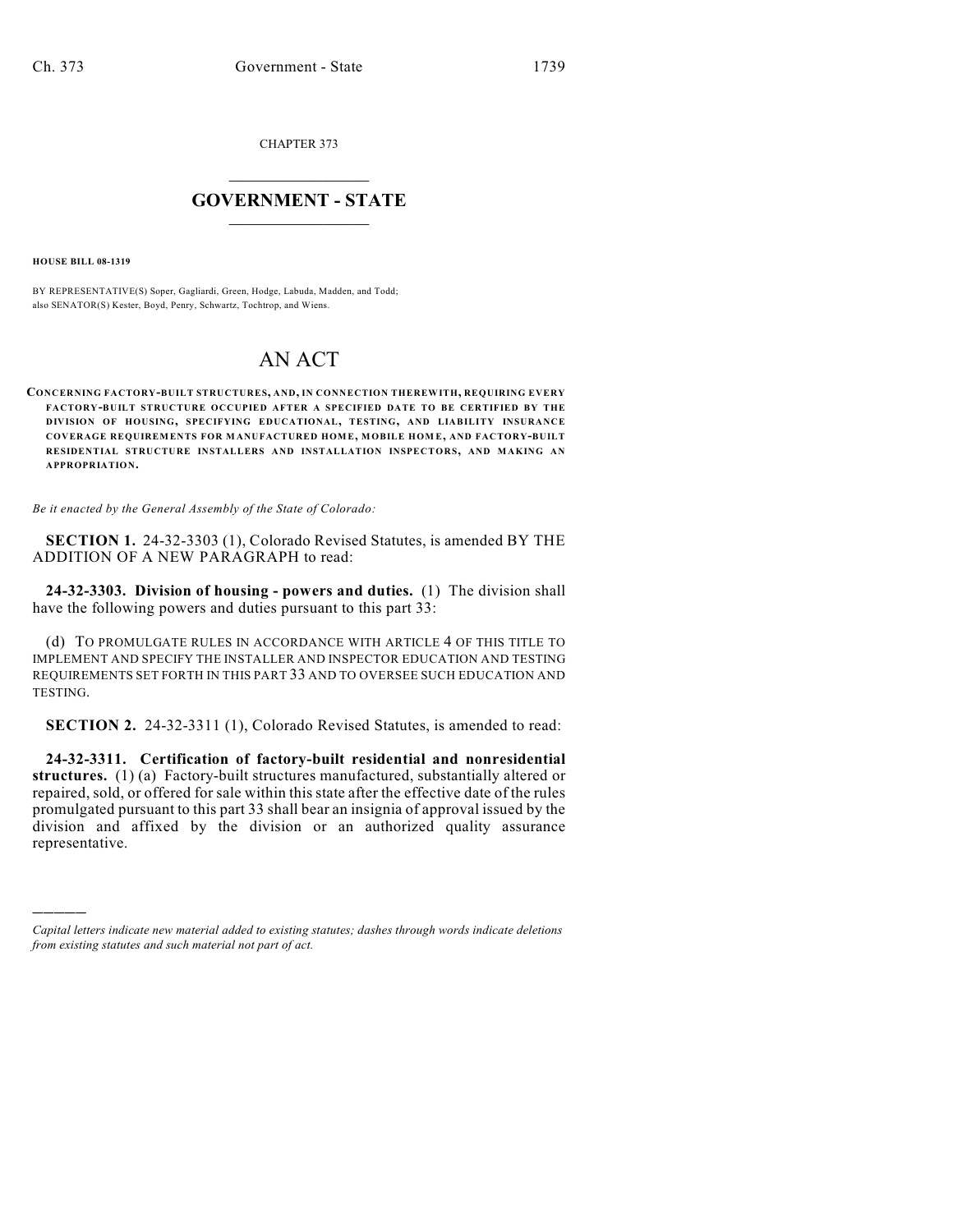(b) RENTED OR LEASED FACTORY-BUILT STRUCTURES THAT ARE OCCUPIED ON OR AFTER MARCH 1, 2009, SHALL BEAR AN INSIGNIA OF APPROVAL ISSUED BY THE DIVISION AND AFFIXED BY THE DIVISION OR AN AUTHORIZED QUALITY ASSURANCE REPRESENTATIVE.

**SECTION 3.** 24-32-3315 (4) and (6), Colorado Revised Statutes, are amended to read:

**24-32-3315. Installers of manufactured homes - registration - educational requirements.** (4) ON AND AFTER JULY 1, 2008, in order to be registered initially as a manufactured home installer, an applicant shall:

(a) Be at least eighteen years of age;

(b) Furnish written evidence of  $\frac{1}{x}$  TWELVE months of installation experience under direct supervision of a registered or certified installer or equivalent training or experience as determined by the division; and

(b.5) FURNISH WRITTEN EVIDENCE OF COMPLETION OF EIGHT HOURS OF DIVISION-APPROVED INSTALLATION EDUCATION;

(b.7) PASS A DIVISION-APPROVED INSTALLATION TEST; AND

(c) Carry and provide proof of liability insurance in an amount set by the division but not less than one hundred thousand MILLION dollars.

(6) (a) BEFORE JANUARY 1, 2009, any registered installer seeking to renew registration shall, at the time of applying for renewal, provide proof of liability insurance and a letter of credit, certificate of deposit, or surety bond for the registration term in compliance with subsections  $(2)$  and  $(4)$  of this section.

(b) ON AND AFTER JANUARY 1, 2009, ANY REGISTERED INSTALLER SEEKING TO RENEW REGISTRATION SHALL, AT THE TIME OF APPLYING FOR RENEWAL, PROVIDE PROOF OF LIABILITY INSURANCE AND PROOF OF COMPLETION OF EIGHT HOURS OF DIVISION-APPROVED INSTALLATION EDUCATION WITHIN THE PAST TWELVE MONTHS.

**SECTION 4.** 24-32-3317 (8), Colorado Revised Statutes, is amended to read:

**24-32-3317. Installation of manufactured homes - certificates - inspections - inspector qualification and education requirements - rules.** (8) The division may authorize an independent contractor to perform inspections and enforcement of proper installation of manufactured homes. The division may provide training for independent contractors. Independent contractors shall be certified by the division to perform installation inspections. The division shall establish by rule the qualifications of an inspector and the areas of expertise necessary for inspecting manufactured homes. ON AND AFTER JULY 1, 2008, A NEW INSPECTOR MUST PASS A DIVISION-APPROVED INSTALLATION TEST. The qualifications for an inspector include but are not limited to those of a professional civil engineer or local housing inspector or independent contractor. COMMENCING IN 2009, INSPECTORS SHALL ALSO COMPLETE, AND MAINTAIN RECORDS OF THE COMPLETION OF, EITHER: